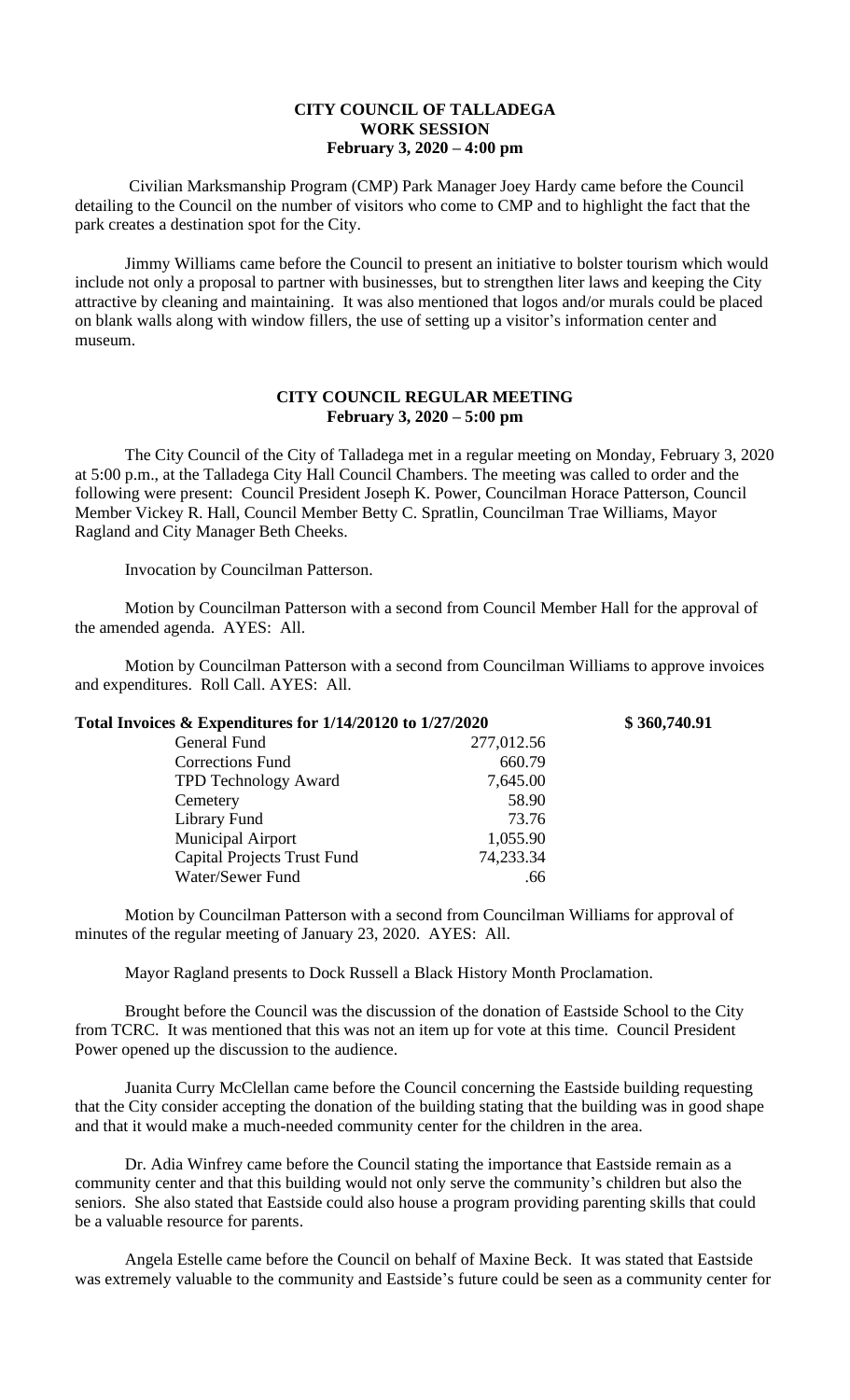GED classes, reading classes, classes on nutrition, meal planning, couponing, and many other life skills classes.

Lawanda Key came before the Council requesting the Council consider keeping the Eastside School building.

Jimmy Stockdale came before the Council stating that the building needed to have something done to it before it deteriorates.

Council Member Hall wished to thank everyone for expressing their opinion on the matter.

Council President Power deferred to City Manager Cheeks on an overview of the Eastside School building. City Manager Cheeks stated that after going through the school; it was in better shape than expected and but suggested that they practically look into the cost involved in accepting the building. Council President Power requested that City Manager Cheeks look into the budget and report back.

Council President Power deferred to Mr. Michael Morrison from East Alabama Regional Planning and Development concerning the discussion of enlarging the transportation program. Mr. Morrison wished to reaffirm their commitment in the efforts related to transportation. Executive Director Lori Corley came before the Council to reiterate EARPDC's commitment to serve in anyway possible. Councilman Patterson stated that the concern was putting the donated van back in service to help those in need. He also commented that the sensible thing was to place a van driver in the program by East Alabama under the City to make sure everything is properly done. Councilman Williams commented that although Uber and Lyft were not an option for Talladega due to the City's population; there was another program that might be viable. It was stated that Birmingham started utilizing a program called Via which better mobilizes the City's transportation vehicles. It was also mentioned taking back ownership of the donated van from the now defunct Community Life Institute and getting it back in use. Mr. Morrison wished to clarify that the Community Life Institute's contract with East Alabama was not for transportation, but to provide home services and personal care services. There was much discussion upon this matter.

Council President Power deferred to City Manager Cheeks concerning the discussion of Capital Improvement Projects. City Manager Cheeks stated that presented tonight is not a specific line item of the CIP budget, however a packet will be sent out Friday to each member with a request from every department concerning their CIP needs. Presented to the Council was a map outlining the proposed future of Talladega with making Battle St. starting at the Square and ending at the Talladega College entrance two lanes instead of four and restricting logging trucks, and making the area pedestrian friendly. It was also mentioned building a new City Hall on the Wedhadkee site and an installation of a roundabout for better traffic flow. Councilman Patterson commented that during the last meeting he had requested on behalf of Talladega College to include in the CIP the area on Martin Luther King to Ft. Lashley in the effort to help pedestrian traffic. City Manager Cheeks stated that the numbers are currently being researched and will be added to the information packet they will receive. There was some discussion concerning the proposed new City Hall. It was also stated that the current City Hall would house the Police Department, Fire Department, and Municipal Court. Council President Power asked if the borrowing of money for the new City Hall would be by a bond or loan. City Manager Cheeks commented that a bond would be an option.

City Manager Cheeks stated that she would like to see what the Council would like to see in the CIP and requested that each send them their list via email. She also mentioned that included in the CIP packet would be the last 2 years CIP budget for comparison.

**Resolution #4997** approving abatement of junk cars at Westgate Apartments

Motion by Councilman Patterson with a second from Council Member Spratlin for the approval of Resolution #4997. Roll Call. AYES: All.

**Resolution #4998** approving a contract with Alpine Properties for grounds maintenance of Oak Hill Cemetery at a cost of \$3,254.00 per cut to be done twice per month during the months of March 2020 through October 2020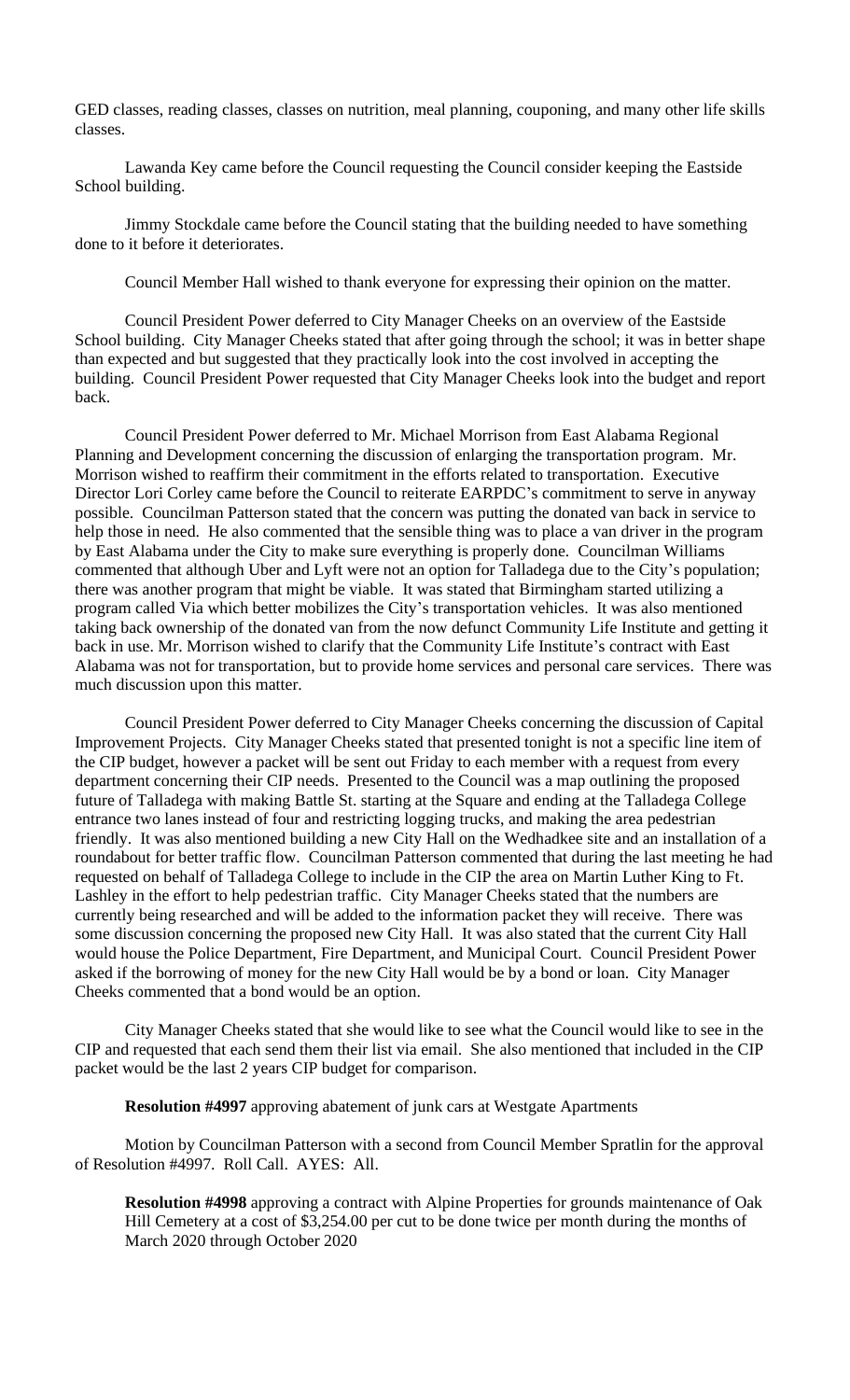Motion by Council Member Spratlin with a second from Councilman Patterson for the approval of Resolution #4998. Roll Call. AYES: All.

**Resolution #4999** approving an easement to Alabama Power for an airport hangar at the Talladega Municipal Airport and authorizing the City Manager to facilitate easement.

Motion by Councilman Patterson with a second from Council Member Hall for the approval of Resolution #4999. Roll Call. AYES: All.

Motion by Councilman Patterson with a second by Council Member Hall to approve invoices and expenditures for the Water Department. AYES: All.

| Water Department Expenditures for 1/20/2020 to 1/27/2020 |           | \$75,696.03 |
|----------------------------------------------------------|-----------|-------------|
| Water/Sewer Fund                                         | 75,696.03 |             |

Council President Power deferred to City Manager Cheeks concerning a request to take over the Waldo Water System. City Manager Cheeks informed the Council that ADEM has requested the City take over the Waldo Water System; stating that this was something that has been discussed for many years and is finally to the point where a decision has to be made. The infrastructure would need improvements and the City would work with ADEM to finance those improvements. It was questioned if there would be additional personnel needed for this venture and it was stated that no additional personnel would be needed. There was some discussion concerning the risk and advantages of taking over the Waldo Water System. It was also stated that the citizens of Waldo do not have any other option in terms of water. It was also requested by the Council that ADEM be reached for questions; City Manager Cheeks stated that the City has reached out to ADEM but have not heard back as of yet.

Council President Power deferred to City Manager Cheeks concerning the Certified Municipal Official Program by the Alabama League of Municipalities. She wished to encourage the Council and Mayor to take advantage of the program. She also requested that each Council member inform her and her office would take care of the necessary arrangements.

Council Member Hall requested that yellow lines be painted on her road. City Manager Cheeks commented that striping was the last part of the paving project. She also requested that a list of roads needing to be striped be emailed to her.

Councilman Patterson requested some ideas of what it would take to get up the budget to move in the direction of tourism.

Council President Power requested that Jimmy Williams be present at the next meeting to answer some of his remaining questions.

Councilman Patterson wished to express his appreciation to those voicing their opinion on the Eastside School building and wished to thank Martha Jordan for her leadership.

Mayor Ragland commented that he had the pleasure of attending the Heritage Hall Museum's Quilting Museum and stated that this exhibit would be there until February 28<sup>th</sup> for all those interested.

City Manager Cheeks wished to inform the Council that the last day to register to vote in the Primaries is February 14<sup>th</sup>.

Motion by Councilman Patterson with a second from Council Member Hall to go into Executive Session to discuss the purchase of real property (real estate) at 7:01pm. Roll Call. AYES: All.

Council return to Chambers at 7:21pm with no action taken.

Motion by Councilman Patterson with a second from Council Member Hall for adjournment. AYES: All.